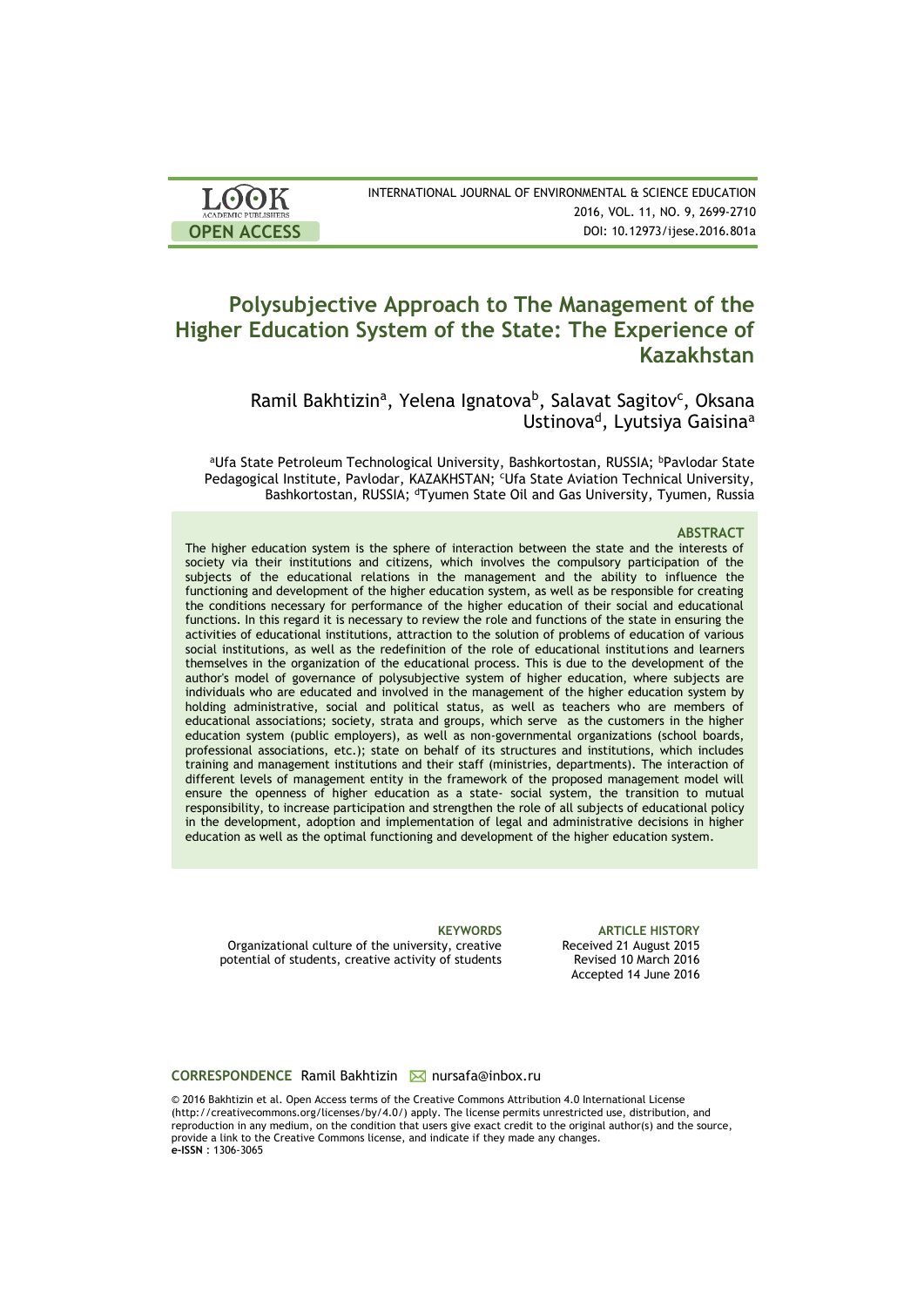## **Introduction**

In Higher education in the modern period became one of the main priorities of the government in many countries; the human factor takes on the leading role in the current situation of the international community, which determines the perspective of society as a whole and that the specifics of developing information civilization has created a new pattern - globalization (Belonozhko, Lavrischev, 2013; Khairullina, Moskatova, Nedosekina, Obidina, Stepanov, Sterledeva, Shitova, 2013; Ignatova, 2013).

The processes of globalization lead the national system of higher education to the new goal orientation, taking into account the need for international solidarity. In the context of globalization the universalization of contents and technologies of education is inevitable (Belonozhko, Rebysheva, 2012;). Globalization has become a feature of modern social, economic and cultural space and focuses on personal enhancement without restriction, on creative initiative, self-consistency, competitiveness, mobility of the future experts.

Higher vocational education is a social institution, which is characterized by accessibility, variety of conditions, continuity, practical orientation, adequacy, international character. This allows us to consider the essence of education from the perspective of humanistic approach, when the highest sense of social development becomes a confirmation of attitude to a person as the supreme value of life.

Today humanization of education is considered as the most important sociopedagogical principle, which reflects modern trends in public construction and operation of the education system. The main purpose of education is the development of the individual, respectively humanization confronts the formation of another task –to promote in all possible ways to development of the personality, that takes the subject-object relationship in the subject-subject, the study of which allows to select as subjects of higher education identity represented by students and teachers, society represented by employers and the state represented by higher education institutions and management agencies. This approach allows us to represent the system of higher education as a sphere of interaction between the individual, society and state, where all subjects of educational relations have the opportunity to influence the functioning and development and take responsibility for creating the conditions necessary for the implementation of the higher education system, its social and educational functions, define higher education as a polysubjective system.

Polysubjective higher education system determines not only the efficiency of the current system of higher education, but also developing a free self-sufficient person, it causes the formation of a democratic state and civil society *(*Barbakov, Belonozhko, Siteva, 2015)*.* Polysubjectivity will ensure the openness of higher education as a state- social system, the transition to mutual responsibility, to increase participation and strengthen the role of all subjects of educational policy in the development, adoption and implementation of legal and administrative decisions in higher education.

Management of system of higher education is, first of all, the regulation of the educational process. The process of transformation of society has led to the problem of mutual relations of educational authorities to educational entities, therefore the management of system of higher education is the interaction of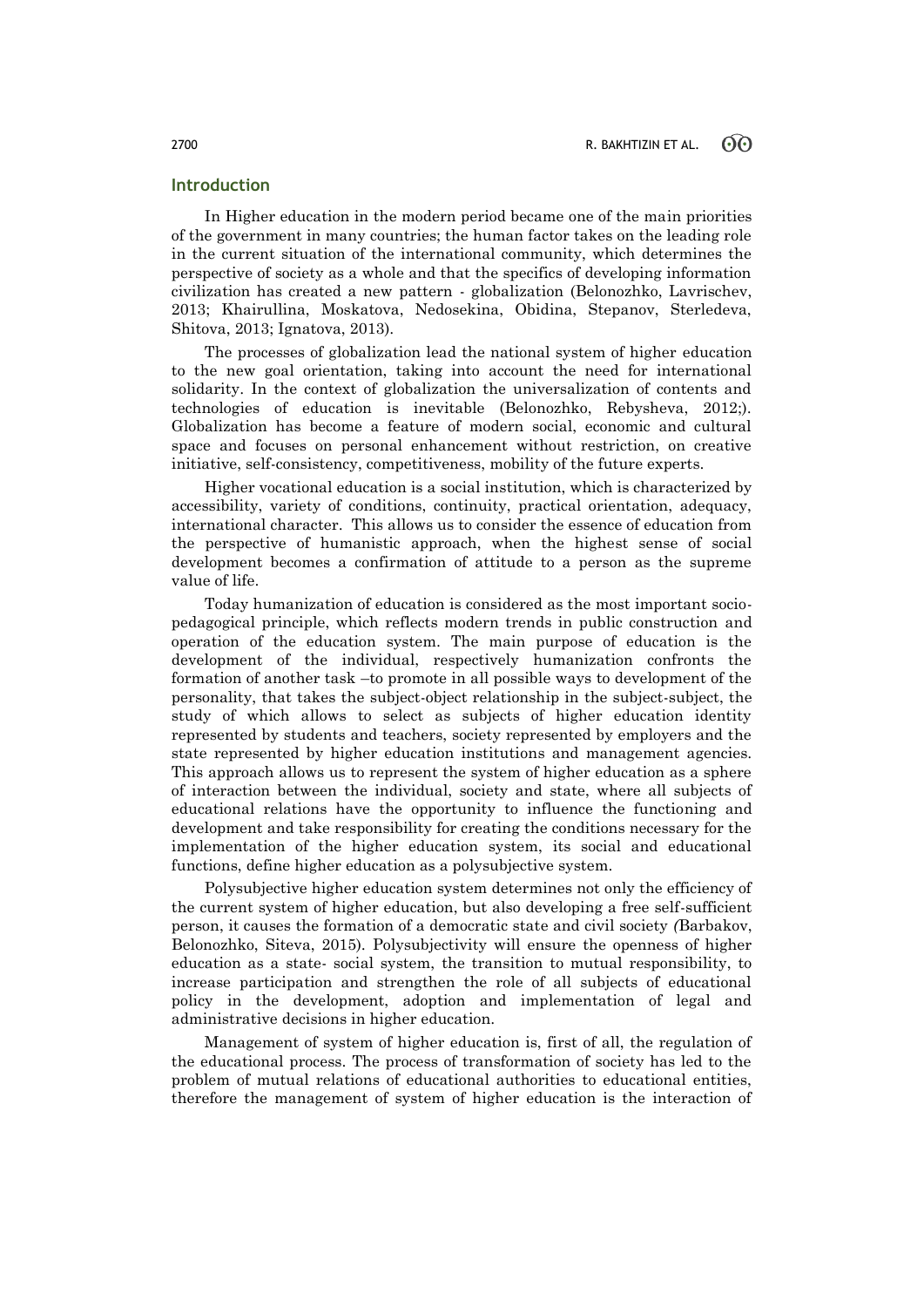#### **ගි** INTERNATIONAL JOURNAL OF ENVIRONMENTAL & SCIENCE EDUCATION 2701

different levels of management entities to ensure optimum operation and development of the control system, and to take into account that the management of the higher education system should be polysubjective.

Study of the problem of management of higher education system requires careful consideration of the experience of educational reforms and, above all, to understand the historical experience of its development.

The beginning of the formation of the system of education in the Soviet period was the Cultural Revolution, which led to the elimination of illiteracy of the adult population, training, to improve writing in their native language, the creation of a network of cultural and educational institutions. During this period a number of documents is accepted, which served as the beginning of formation of higher education and laid the foundation for the creation of institutions of higher learning management system. Then it carried out a series of organizational and regulatory activities related to issues of resource support and personnel manning the higher education system. But at the same time, there were problems that led to the crisis of the education, the causes of which were administrative, administrative management of higher education institutions suppressing the initiative and variability, the isolation of higher education, the lack of feedback of higher education institutions with production, with the territorial governments and the public. This caused an objective need for reform.

Describing the current situation in the management system of higher education of the Republic of Kazakhstan, the following can be stated. Universities have received a large degree of autonomy in managing their activities and freedom in determining education policy, the direction of specialization of activities of universities has been changed, a competitive environment has been created. However, this process has a number of negative aspects: a mismatch of training specialists to modern requirements for quality of higher education, the deepening of imbalances between the supply of educational services and needs, the inefficient use of public resources, the backlog of using learning technologies in the pedagogical process, the dominance of the state organization and economic system of higher management mechanisms education, increased competition in the market of educational services. All this creates the need to build a model of state-public management of the higher education system, which will ensure the integration of higher education in the world educational space.

The existing system of international cooperation in all spheres of public life led to the need for integration of the national education system in a single educational space.

The policy of the European countries in the field of higher education arouses interest, allowing forming supranational institutions of coordination and management and legal framework for the mutual recognition of documents on higher education and academic degrees.

Analysis of the European system demonstrates the positive result of the reforms. The ways of further improvement of management of the higher education system allow to speak about the expediency of borrowing a number of positive aspects : the educational system is decentralized, where society played the main regulatory role, multistage education provides continuity levels, independence and autonomy of the universities, the maintenance system,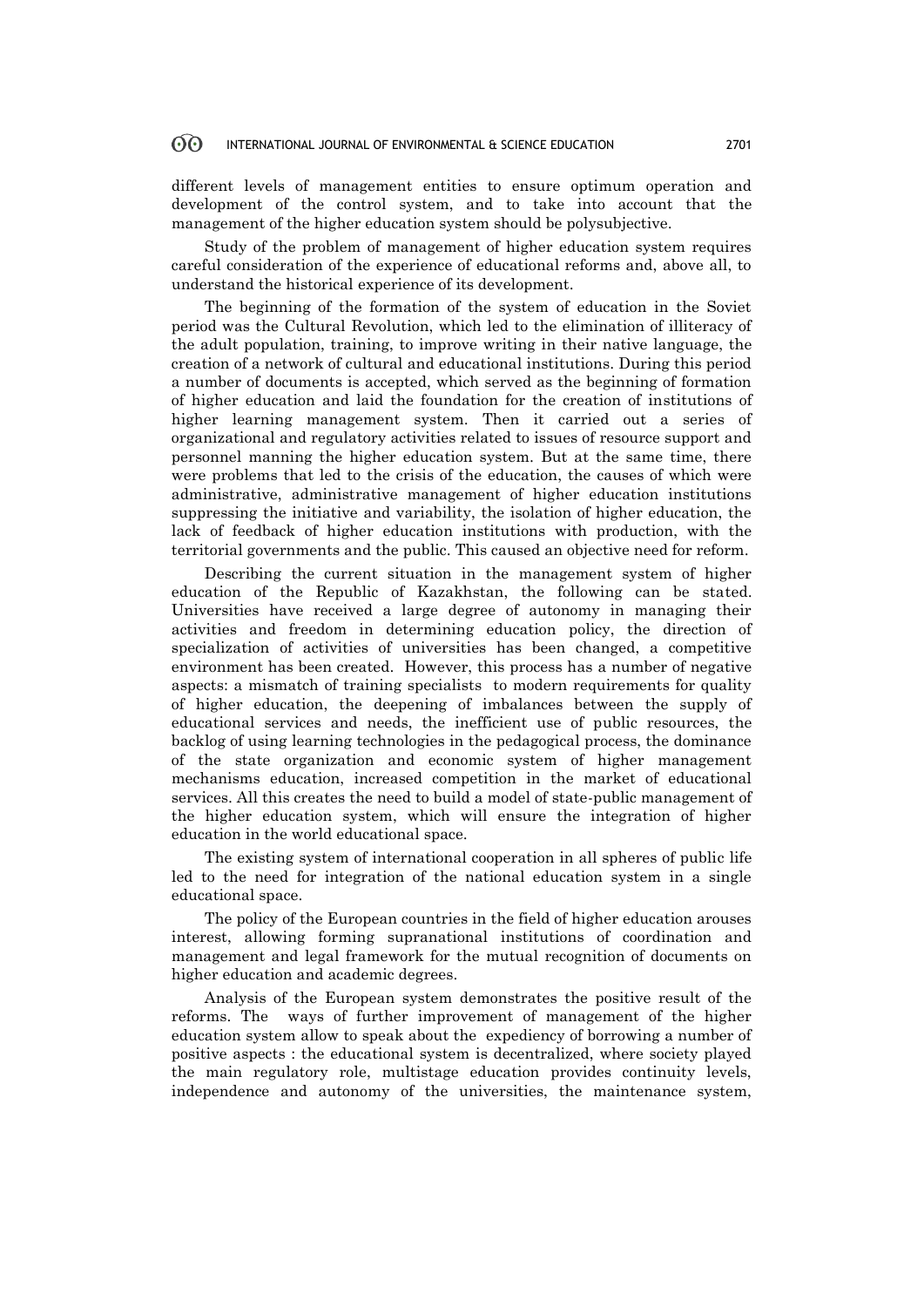monitoring system and evaluation of the functioning of the higher education system are based on the use of internal and external control mechanisms.

To date, almost all European countries have carried out reforms of national systems of higher education and have introduced systems based on educational credits; the national education quality assessment systems are developed and used. At the same time as the aspiration to rapprochement of national systems of the higher education, their mutually recognition are traced.

The processes of globalization taking place in the modern world have positive aspects in terms of the universalization of the content, technology of education and the management system of higher education. Recognition of identity of the trained personality becomes the leading idea of the education, realization of humanistic approach in the higher education system, and management of the higher education system is founded on the basis of subjective -subject relations, by achievement of balance between interests of the personality, society and state.

The priority task of reforming the higher education system of the Republic of Kazakhstan is integration into the world educational space by bringing the management of Kazakhstan's system of higher education in line with international norms and standards. This led to significant changes in the organizational, structural plans, updating the content of education and improving the quality of training in accordance with current socio-economic and political conditions of the country's development and progressive experience of developed countries.

The new state education policy has led to the adoption of a number of strategic documents and normative acts aimed at consolidating the results of the reform and further improving the management system of higher education. However, some regulations are in need of a number of adjustments. For example, education act in the competence of the central government declared the involvement of employers and other social partners in the management system of higher education, but at the same time there is no mechanism to bring them to management.

### **Methods**

In order to identify the interaction between the individual, society and the state in the management of the higher education system the sociological surveys were conducted (Ignatova, 2013; Ignatova, Omarova, 2014).

At the first stage, the questionnaire of students of the Pavlodar state university of S. Toraygyrov, the Pavlodar state teacher training institute and Innovative Euroasian University has been conducted. 412 students took part in questionnaire, 42,3% of the students are trained at the Pavlodar state university of S. Toraygyrov, 24% of the students are studied at the Pavlodar State Pedagogical Institute, 33.7% are the students of the Innovative University of Eurasia. Among the respondents, 58.1% of the students were girls and 41.9% of the students were boys. At the same time, 33.6% of respondents are trained in technical specialties, 66.4% - in the field of education and the humanities. 24.9% of the respondents are students of 1st year, 37.4% - second-year and 37.7% of the respondents are third year students.

At the second stage teachers were interviewed of the same higher education institutions, where students are trained and participated in the first stage.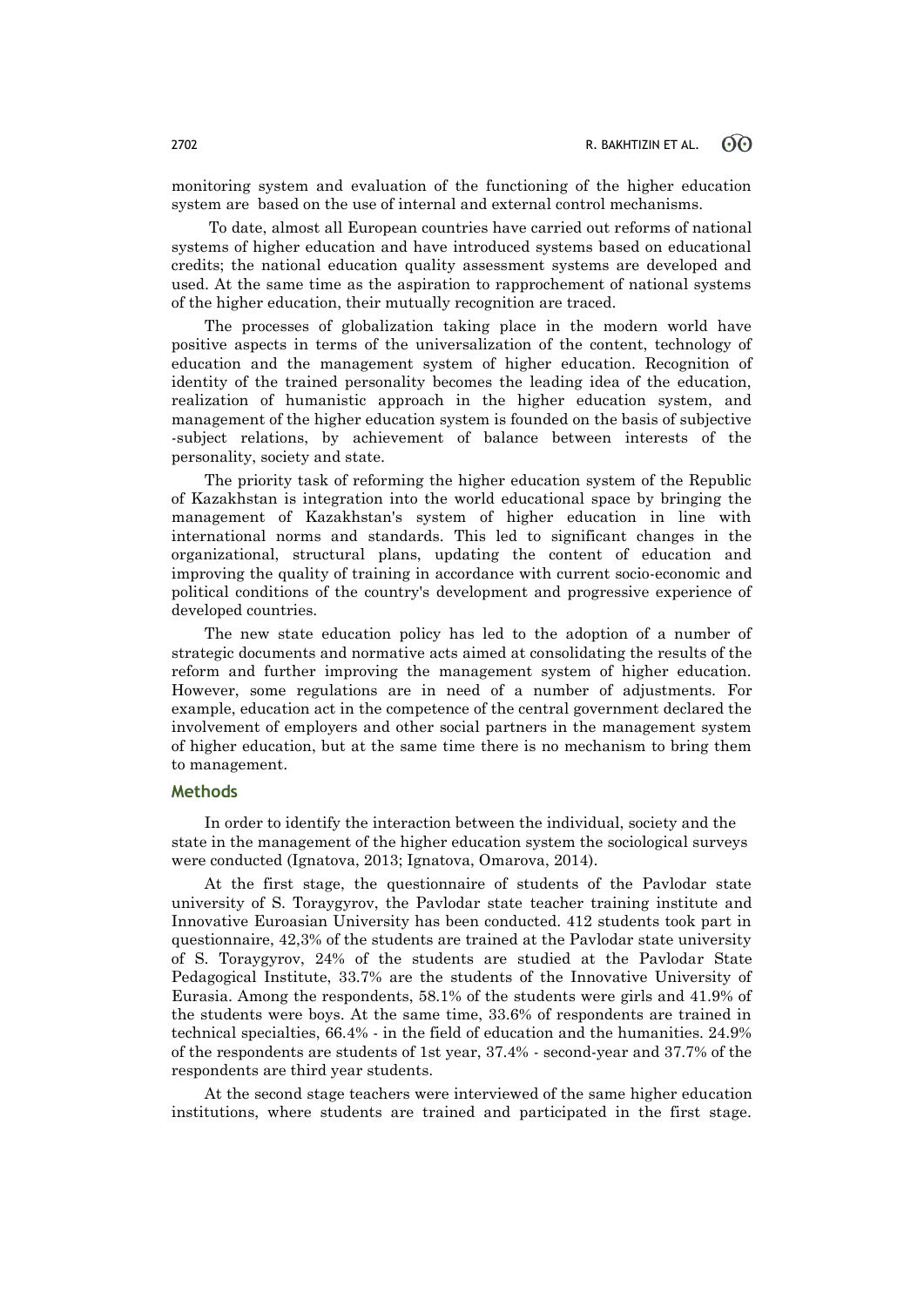#### 60 INTERNATIONAL JOURNAL OF ENVIRONMENTAL & SCIENCE EDUCATION 2703

Totally 396 teachers were interviewed, 58,5% - women, 41,5% - men. Among the 24.3% of teachers have degrees; 41.4% - are training in technical professions, 58.6% - in the field of education and humanities.

At the third stage, employers of the Pavlodar region, education management staff of Pavlodar region, secondary schools, pre-school institutions and enterprises of the city were interviewed. In total 402 employers were surveyed, of which 198 people - educators, 204 - heads of various structural units of industrial enterprises, 8.4% have a work experience of 1-5 years, 34.4% of 5-10 years and 57.2 % over 10 years. Most (94.1%) have higher education, 1.3% secondary special education, 4.6% - a degree. 38.2% of the respondents work as the heads of organizations, 34,1% - methodologists, heads of departments, and 27.7% - teachers, section supervisor.

### **Results**

The survey results showed that the training of specialists in higher education is focused primarily on the acquisition of knowledge, whereas the efficient management of the higher education system must ensure the formation of a competent professional person who knows how to solve professional problems creatively, be aware of the personal and social significance of professional activity. Less than half of the teachers (42.3%) believe that the level of acquired students` knowledge meets modern requirements. At the same time, every third teacher (31,6%) believes that the volume of the gained knowledge partially conforms to modern requirements, and every fifth (20,9%) disagree with this with it.

The majority of the employers (85.7%) gave satisfactory mark to the theoretical training of graduates of Pavlodar universities. Students and teachers rated it as "good" (54.8% and 42.5%, respectively) and "satisfactory" (41.4% and 52.3%).

Also the assessment of practical training of students is disappointing. The majority of employers (63.2%), have rated as "satisfactory", 13.6% - "bad" and 23.3% - "good". Somewhat higher teachers appreciated the practical training of students (57.3% - in the "good" 35.5% - "satisfactory") and the students themselves (39.8% - as "good", 43.2% - "satisfactory" ).

Reforming the management system of higher education implies changes in the nature of education, focusing it on personal enhancement without restriction, on creativity, autonomy of students, which involves the formation by the students of their individual educational trajectory. (Garabagiu, Ustinova, 2013; Garabagiu, Ustinova, 2014; Gaisina, Mikhaylovskaya, Khairullina, Ustinova, Shakirova, 2015; Belonozhko, Shaforost, 2015)*.*

At the same time, the survey revealed the inability of the students to fully realize the idea of an individual educational trajectory, correlating the needs of the individual in the choice of training content to the standard of vocational training approved by the Ministries of Education and Science. As a result, teachers are not able to provide students with the requirements for the content of training. This proves that in the management of the higher education system, there is no personal element in the determination of the content of education. The main reasons for this are the lack of experience of teachers in the production, which leads to academic education; lack of communication with the organizations and the universities, where students could take practice to learn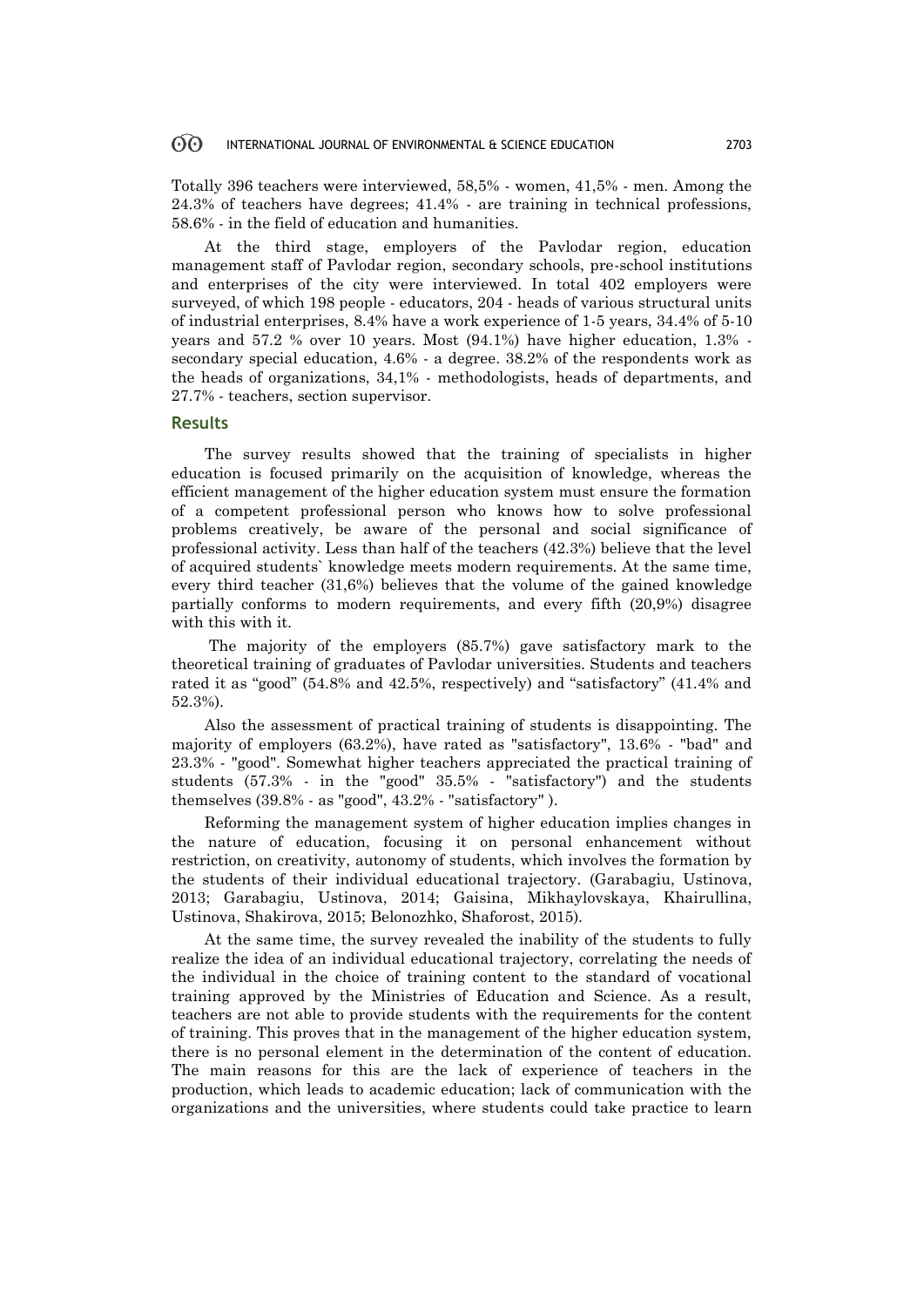to solve practically significant problem; no interaction in meeting the requirements of each of the subjects of management of higher education system.

Student survey has shown that they do not participate in the management of the higher education system neither at republican, nor at regional levels. A small percentage of students participating in the management at the university level, are the most active individuals who are members of student organizations. Also, the insignificant part of the teachers is involved in the planning and organization of management of the higher education system, both at the state and at the national levels. Employers' responses to the question of their participation in the management of the higher education system suggest that they are not encouraged to participate in management.

#### **Discussion**

The modern system of higher education is an area of interaction between the state and the interests of society represented by their institutes and citizens. Therefore, each of the subjects of the educational relationship has the ability to influence the functioning and development of the higher education system and be responsible for creating the conditions necessary for the implementation of the higher education system, its social and educational function. Due to the specific nature of the management system of higher education there is a need to review the role and functions of the state in ensuring the activities of educational institutions, attracting to the problems of education of various social institutions, as well as the redefinition of the role of educational institutions and learners themselves in the organization of the educational process. The conducted sociological research allows noting that the modern situation in management of the higher education system is characterized not by coherence, but isolation of government bodies of management from institutes of public regulation that not fully realizes the basic principles of modern formation of democratization and a humanization.

It is known that the principle of democratization of education is reduced not only to change of character of a ratio between republican and regional levels of management of the higher education system. It involves a transition to a system of co-operation of state and public administration system of higher education, as well as:

- the elimination of the state monopoly on higher education;

- flexibility in the division of powers of government and public authorities of higher education system;

- attraction of additional resources for development of the higher education and awakening of employers and the general public` interest in problems of the higher education;

- autonomy of higher education institutions in the choice of its development strategy, content, organization and methods of work;

- the right of university teachers on creativity, self-innovation;

- the right of the students at universities to choose the level, type of profile, the conditions of education, as well as participate in the management of the higher education system.

The principle of humanization of education orients heads, teachers of higher education institutions, governing bodies of system of the higher education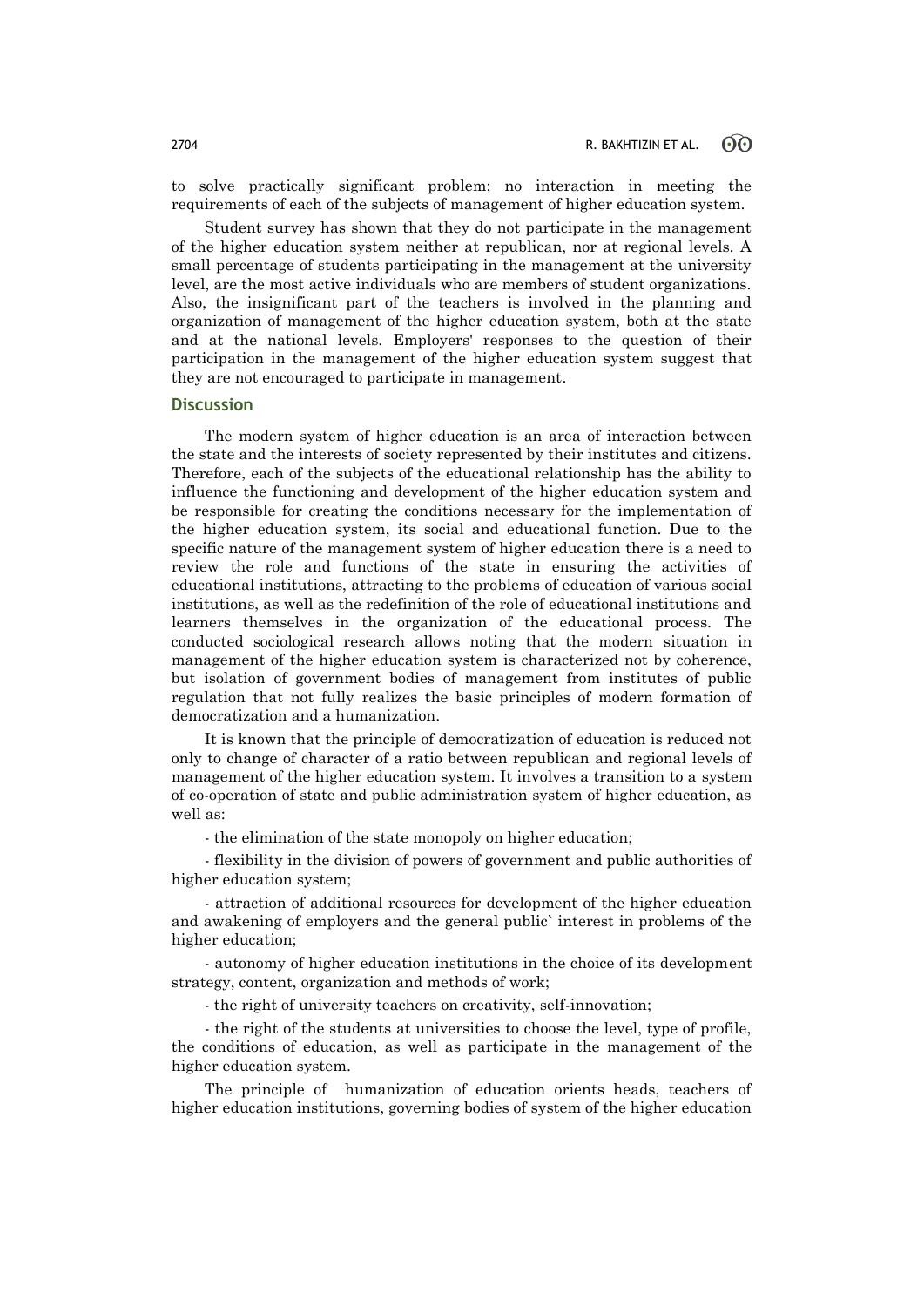#### 60 INTERNATIONAL JOURNAL OF ENVIRONMENTAL & SCIENCE EDUCATION 2705

on creation of the most favorable conditions for the revealing and development of talents, for the full implementation of and demand for intellectual and creative potential of the population, for the review of all components of the educational process and transference of subject-object relations in the management of the higher education system to the subject-subject relations.

On this basis, for entry into the world educational space in the management of the higher education system the following measures should be envisaged:

- the transition from state to state and public management system of higher education;

- improving the legislative framework to attract subjects to the education management system of higher education;

- the transfer of authority for the evaluation of higher education to nondepartmental structures, where independent experts should be involved;

- the creation of regional centers of qualification award together with the employers' associations.

Such approach allows constructing author's model of polysubjective management system of higher education.

So, polysubjective management system of higher education is represented by the following subjects:

- persons who receive an education and (or) participate in the management of the higher education system by holding administrative, social and political status, as well as faculty members of educational associations;

- society, social strata and groups, which serve as customers in the higher education system (public employers), as well as non-governmental organizations (Board of Trustees, professional associations);

- state on behalf of its structures and institutions, which includes training and management institutions and their staff, ministries, industrial and other departmental and administrative structures of the direct purpose and service.

The model of management of polysubjective system of higher education has a multi-functional structure which is representing vertically organized system and having cyclic character (Figure 1):

The first level involves the joint participation and interaction of subjects in the development of requirements for the management system of higher education.

The second level consists in planning the implementation of the requirements of the subjects of management of the higher education system through the participation of representatives of employers' associations and student youth organizations in the work of: national and sectorial councils on the development of education; sectorial councils in the development of the national qualification system: state general education standards; qualification requirements for professions.

This will allow cooperation between government authorities, students, teachers and employers to manage and ensure the responsibility of the subjects of education for the state and the level of higher education development.

The restructuring of the educational process, aimed at ensuring freedom of choice, implementing humanistic principles of education and allows the student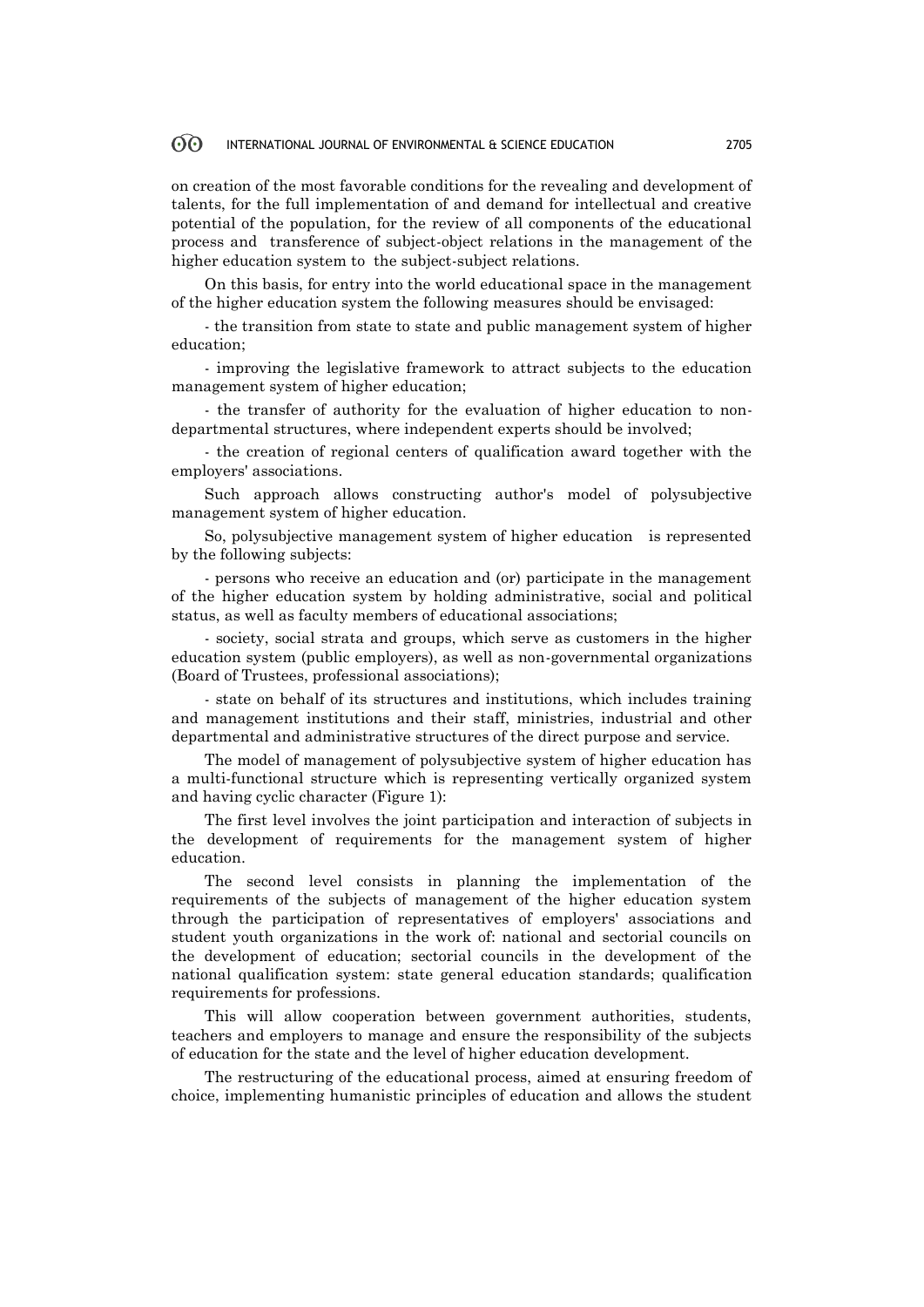to choose both teachers and to form their individual educational trajectory, which ensures selective courses, interdisciplinary character and individualize training programs, student mobility, taking into account the learning outcomes regardless of time and place of education.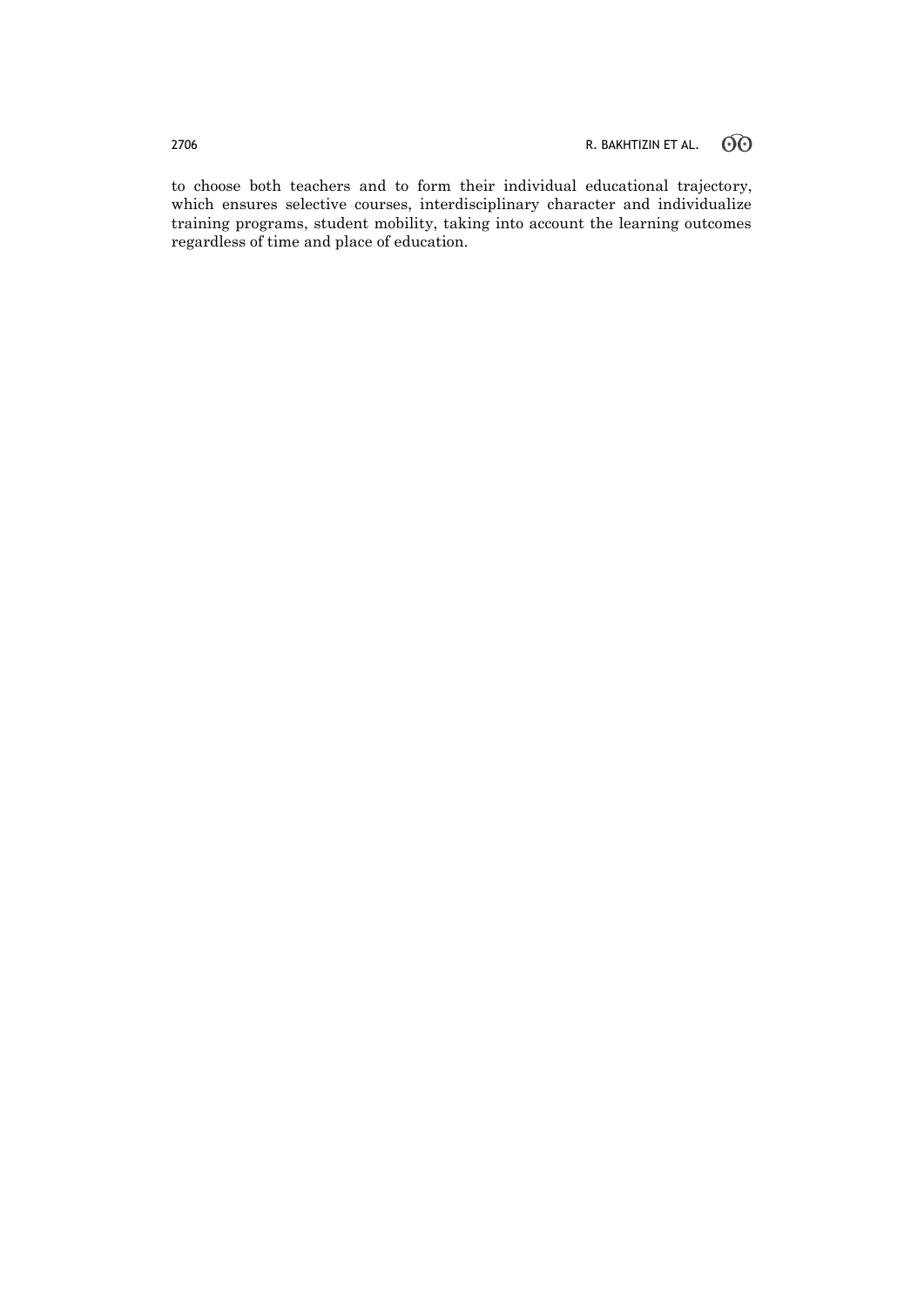

**Figure 1.** Model of polysubjective management system of higher education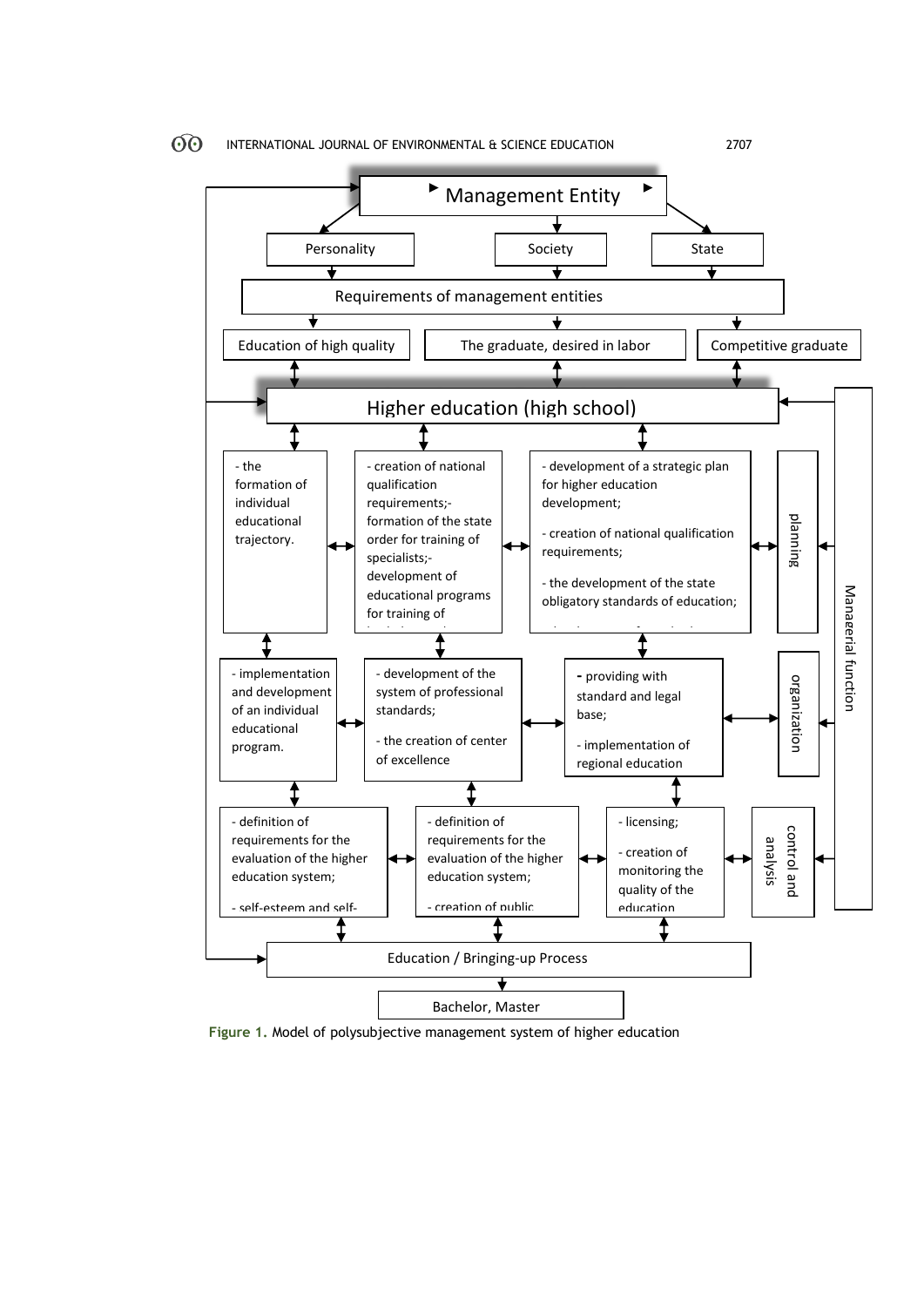Making of educational programs and modules, with the involvement of employers' and students allows them to really influence the situation in the higher education system. At the same time updating the content of educational programs of higher education with the extensive development of innovative educational technologies provide training widely educated and professionally oriented specialists demanded in the labor market. This will remove national, interdisciplinary, territorial boundaries in the educational process, increase the independence of students in the forms, tools, methods and content of their education, as a result significantly increase the efficiency of education and satisfy the requirements of the individual, society and state.

The third level involves the organization implemented the requirements of the control subjects of the higher education system through their participation: to provide legislative and other normative legal framework for the functioning of the higher education system; in the implementation and maintenance of an individual educational program; the Boards of Trustees; in the work of award centers.

This will strengthen the role of various public bodies, which include employers, students, teachers and community organizations in the provision and improvement of legislative and other normative legal framework for the functioning of the higher education system, upgrading the educational, training and methodological support and material and technical base. Securing the legal status of non-governmental organizations to ensure their participation in solving problems of higher education, the formation of the list of paid educational services , in determining the directions of career-oriented activities, personnel matters, public oversight over the spending of budgetary funds institutions and others, and it will provide a real mechanism for effective public participation in the development of education and will be a genuine reinforcement of the democratic nature of the principle.

Realization of model of management of polysubjective higher education system can be developed in the following directions: improving the legislative framework to enhance the participation of the subjects of management training; participation of the individual and society to work in national and sectorial development councils of higher education; participation of the individual and society for the certification of skills and competencies on the international requirements; participation of the individual and society to work in the public accreditation council. Functioning of model of management of polysubjective higher education system will allow distributing and coordinating competences and powers, functions and responsibility of various subjects of educational policy.

The fourth level is monitoring and analysis of implementation of the requirements of subjects of management system of higher education through participation:

- in public accreditation council according to activity of higher educational institutions;

- in center of excellence.

This enables the transfer of authority for the evaluation of higher education to non-departmental structures where independent experts should be involved. In addition, it is especially important that the foreign experts should be included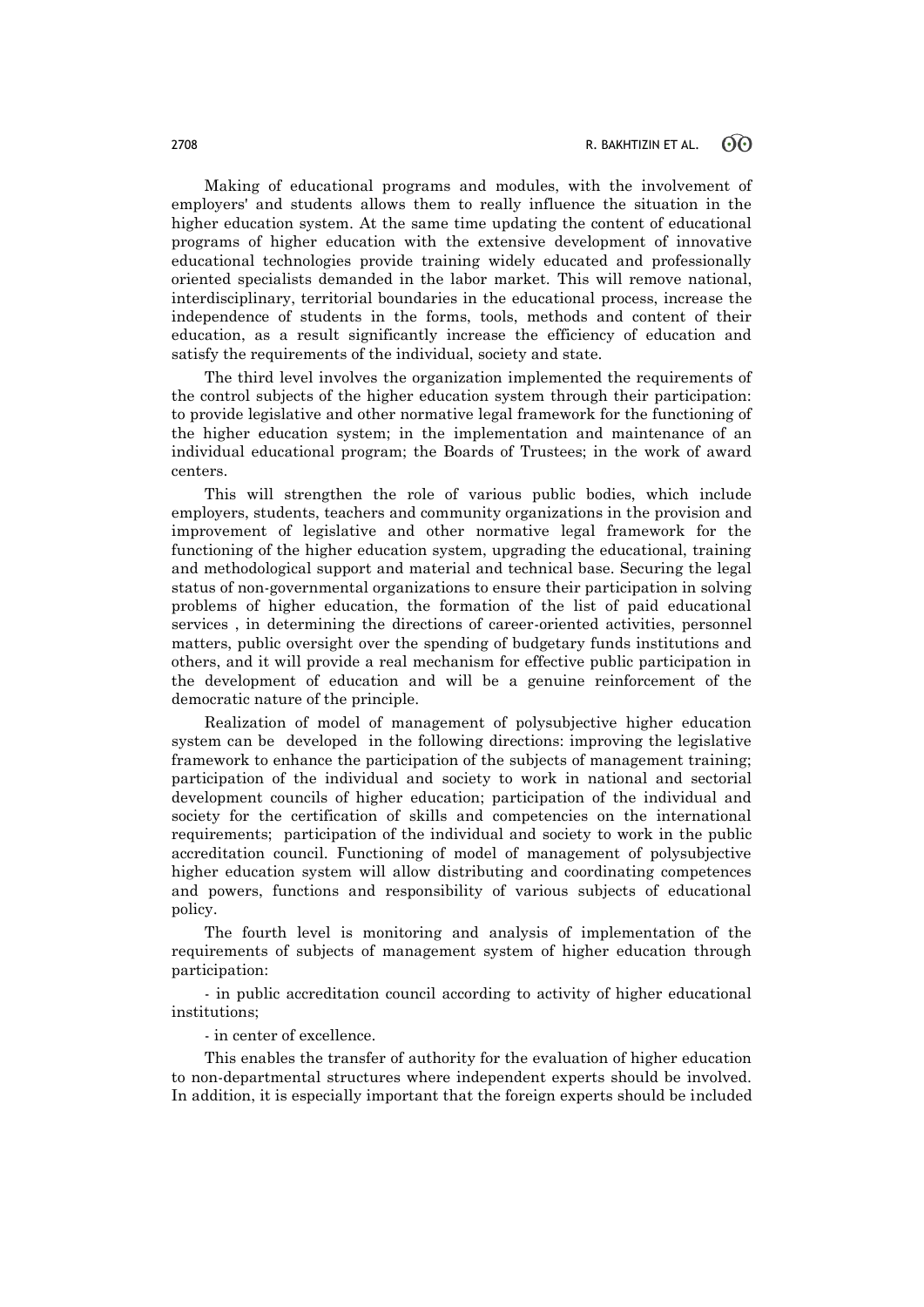#### 60 INTERNATIONAL JOURNAL OF ENVIRONMENTAL & SCIENCE EDUCATION 2709

in the groups of independent experts as one of the main tasks of the higher education system is the entry into the world educational space.

Establishment of a feedback system "Institution - production" on the basis of a system of professional standards and examinations, where the center of excellence which are created by higher education institutions together with associations of employers professional communities will give an assessment of professional readiness of graduates and assignment of qualifications, will provide timely correction of educational process in higher education institutions and will help to estimate objectively the potential of profession and extent of realization.

The proposed model of polysubjective management system of higher education will provide an opportunity to distribute and align competencies and powers, functions and responsibilities of the different actors of education policy.

#### **Conclusion**

The proposed model of polysubjective management system of higher education will allow for the following changes in the management of the higher education system intended:

- for the social and personal orientation of higher education, harmoniously combining public, social and personal goals and values;

- for the accelerated development of higher education in the socio-economic area, based on social partnership, responsibility of the state and public administration;

- for the natural connection of higher education and modern production;

- for the priority of solution in higher education of problems of providing of high quality training, general cultural and personal development of students, based on both traditional and modern innovative educational technologies.

The proposed model of the interaction of different levels of management entities will ensure the openness of the higher education system as a statepublic system; transition to solidarity, to increase participation and strengthen the role of all subjects in the development of educational policy system, adoption and implementation of legal and administrative decisions in the system of higher education, as well as the optimal functioning and development of the higher education system.

All these changes must be considered in the development of strategic programs for the development of higher education management system, implementation of which will require continuous examination, analysis and evaluation of a variety of information, the projected change in the management of the higher education system, the introduction of the necessary correction in the development of the plan of the subsequent management actions.

### **Disclosure statement**

No potential conflict of interest was reported by the authors.

### **Notes on contributors**

**Ramil Bakhtizin** holds a PhD in science education and now is a professor at Ufa State Petroleum Technological University, Bashkortostan, Russia.